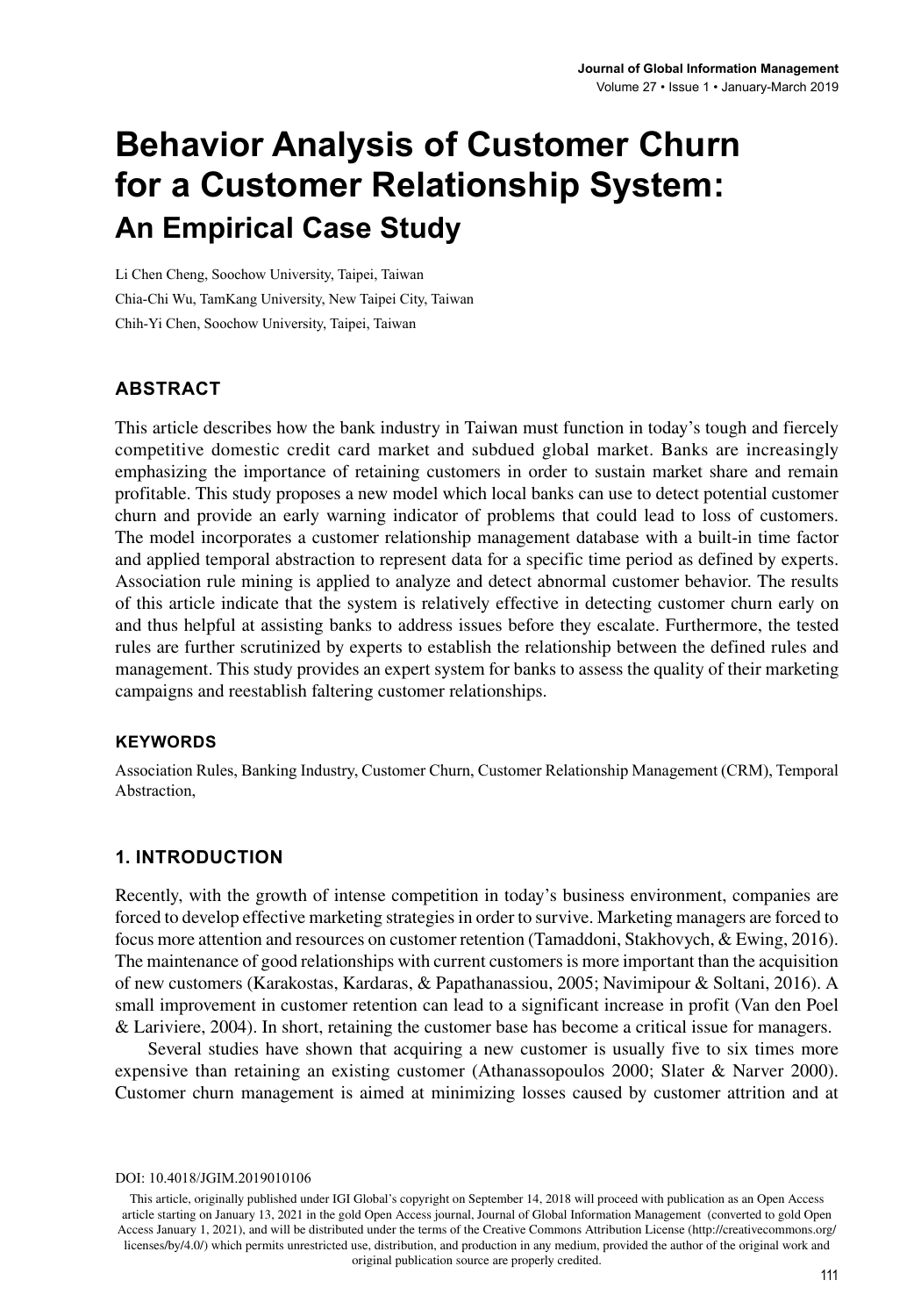retaining high-value customers, thereby maximizing profit. Recently, companies have become interested in identifying potential churners (Keramati et al., 2016).

According to the credit card and financial information published on the website of the Banking Bureau of the Financial Supervisory Commission, monthly customer churn accounts for approximately 1% of the total number of cardsin circulation (annual customer churn is approximately 12%). Clearly, in Taiwan's highly competitive credit card market, ignoring the problem of customer loss can seriously affect business development. Customers may choose to switch to credit cardsissued by other banksif they lose out on preferential treatment or value-added services. However, if the issuer can formulate the correct strategies to retain customers, it will enhance customer loyalty and customer contribution. Simply reducing the rate of customer churn can contribute to an enterprise's operating profits and sales.

A customer churn prediction model can be used as an early warning tool for businesses, and extracting critical factors related to customer churn can provide additional useful knowledge that supports decision making (Chu, Tsai,  $\&$  Ho, 2007). There are many existing studies on the topic of customer churn detection or prediction. However, most of these pay more attention to providing different classifiers to improve the accuracy rate (Coussement, Benoit, & Van den Poel, 2010; De Bock & Van den Poel, 2011; Kisioglu & Topcu, 2011) than proposing a framework which identifies critical factors and generates actionable suggestions. Most of these studies have used only customer demographic data (such as place of residence and age) and billing data (such as average payment amount and average minutes of usage) to predict customer churn. It has been observed however, that customer relationships and satisfaction are often seen as key factors for customer retention, and their effects have been investigated by many (Gustaffsson, Johnson, & Roos, 2006; Hennig-Thurau & Klee, 1997). On the other hand, customer churn occurs gradually over time. The problem is that a gradual reduction in the amount of consumption per card cannot be seen by looking at the average value in the last three months prior to the occurrence of customer churn. If the bank were to become aware of the signs of upcoming customer churn earlier, they might be able to put into place relevant countermeasures to avoid continued decline in the quantity of cards issued.

In order to fill these gaps in the body of research, this study proposes a framework which integrates the techniques of temporal abstraction and association rule mining to observe gradual downward trends in the amount of customer consumption, with the added dimension of customer care. To the best of our knowledge, there have been no studies of customer churn using real transaction data aimed at understanding the temporal variation of behavioral trends and considering the dimension of customer care.

Customer behaviour analysis is a good way for firms to better understand the consumers' intention. Especially, changes in customer behavior over time can offer valuable information from which meaningful implications can be drawn. Data mining tools can be applied to discover interesting patterns from customer databases. Such information can shed much light on the process of customer churn, so that actions can be taken in advance to retain them. This study applies the method of temporal abstraction to collect and transform the data to understand the process of temporal evolution, and association mining is used to filter interesting user behavior rules. The rules established for various types of customer churn can clearly explain changes in customer behavior over time, giving more complete reference information for management to plan relevant strategies, actively care for existing customers and reestablish damaged customer relationships. To the best of our knowledge, there has been no analysis of customer behaviors using association rules extracted from real usage patterns aimed at understanding behavioral differences between churn customers and normal users.

The proposed framework can be used to establish a rule model of customer churn, designed to assist credit card issuing banks with the formulation of marketing strategies as quickly as possible in order to reduce loss. In addition, the experimental results are determined based on rules extracted from a large customer relationship management database generated by the bank. The accuracy of the rules is empirically confirmed and their validity is also verified by consultation with experts.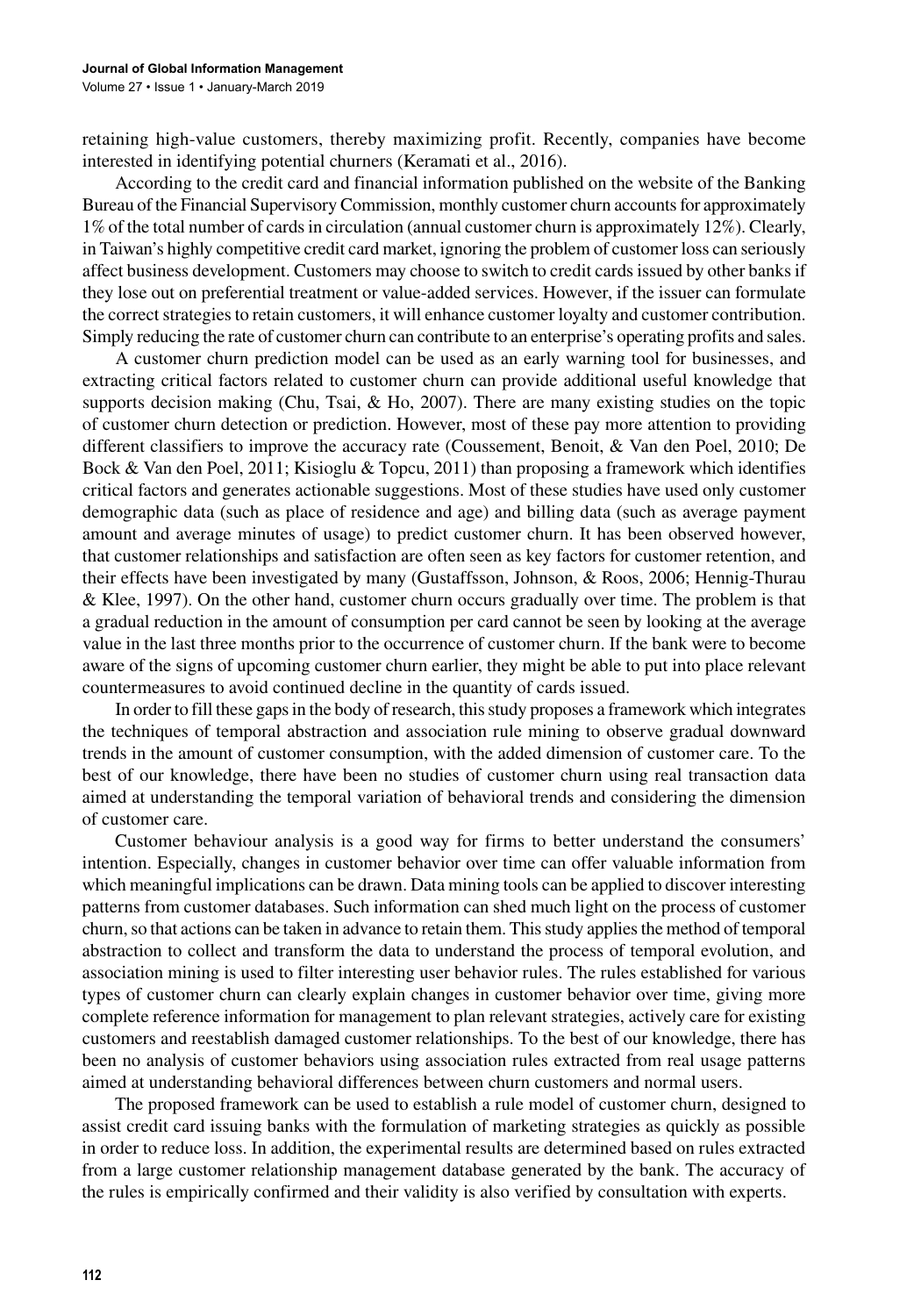In the next section, we briefly review previous research studies, then describe the proposed framework in detail. In addition, the proposed procedures are analyzed in a series of experiments. After this discussion some managerial implications for marketing reference are offered. Finally, we state the limitations of this study, and outline potential directions for future research.

# **2. LITERATURE REVIEW**

This study analyzes customer behavior in order to understand the process of customer formation and churn. The technique of "temporal abstraction" is adopted for data preprocessing against the background of temporal variation to understand trends in customer behavior, while association rules are used for classification and to mine the rules for customer churn. A literature review is carried out of work related to customer churn, temporal abstraction and association rule classification.

## **2.1. Customer Churn**

Marketing strategy can increase customer numbers, but timely maintenance activities are necessary to retain them. Past studies have discussed the customer's lifetime value from three dimensions: past contribution, potential value (benefits possibly obtained in future) and customer churn rate (Hwang, Jung, & Suh, 2004). The degree of future customer contribution is equal to the "potential value" multiplied by the "customer retention ratio". Enterprises need to reduce customer churn to retain potential customer value.

Studies adopting customer lifetime value in their discussion of customer churn show that customer churn has a big effect on enterprise profitability. Strategies need to be developed for customer retention that enhance customer loyalty and increase the value of future customer contributions (Karakostas et al., 2005). Previous studies into customer churn have tended to focus on which classification methods should be used to increase the accuracy of statistical techniques. Table 1 shows a summary and comparison of works related to data mining applications for customer churn prediction in terms of the techniques used and problem domains.

Kisioglu et al.(2011) using a dataset comprised of customer data from Turkish telecommunications companies, such as place of residence, age, average payment amount and average minutes of usage, applied Bayesian network technology to establish a customer churn prediction model. In another study, partial leastsquares(PLS) analysis was applied for the establishment of a churn model with the average minutes of usage per household, average frequency of usage per household, monthly average usage and other selected variables (Lee, Lee, Cho, Im, & Kim, 2011). Bhattacharyya, Jha, Tharakunnel, and Westland (2011) compared three classification methods, namely the logistic regression, random forest and support vector machine methods to find that overall, the random forest method has the best effect. The parameters selected were basic customer information, average payment amount, and so on. Some other studies have compared the effect of multiple kinds of classifiers (Huang, Kechadi, & Buckley, 2012).

The recognition of who are the most profitable customers and how to ensure customer retention are extremely important. In their study, Lin, Tzeng, and Chin (2011) divided customers into survival, potential churn and volunteer churn customers, then used a classification method to establish a churn model. The variables selected were age, gender and other demographic information, annual transaction frequency, annual average payment amount, etc.

Zhang et al. (2012) proposed a novel prediction model based on social network analysis of a mobile telecommunications dataset. The results proved that prediction accuracy could be improved by incorporating interpersonal influence into classification. Neural network and association rule methods were used to establish a two-stage behavioral scoring model, which banks could use to understand the profitability of each group and devise appropriate business strategies (Hwang et al., 2004). The above-mentioned studies conducted explorations into customer behavior using different classification methods which adopted gender attributes and multi-stage behavior scoring models.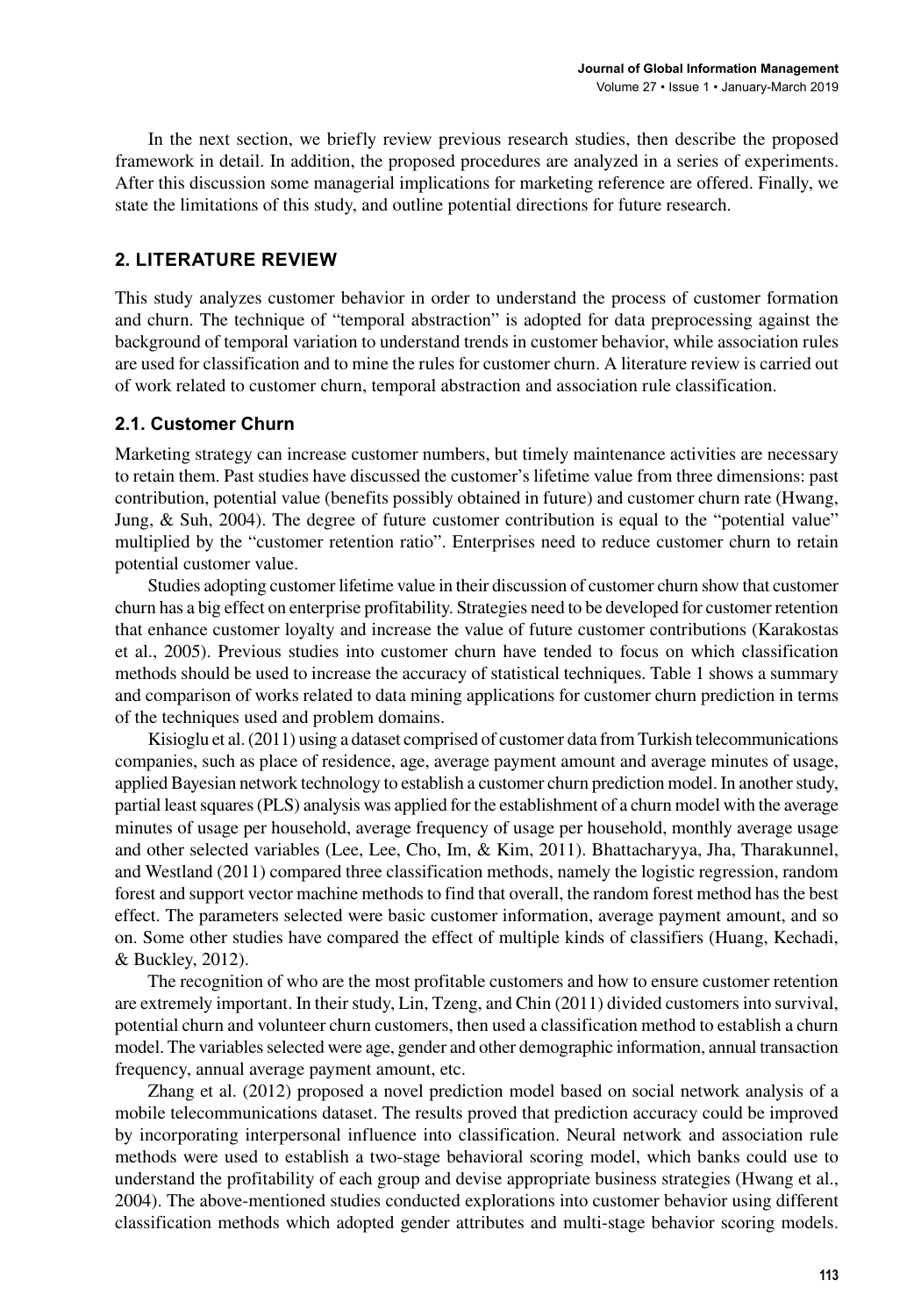#### **Journal of Global Information Management**

Volume 27 • Issue 1 • January-March 2019

#### **Table 1. Summary of related work**

| <b>Authors</b> (year)          | <b>Industry</b>                | <b>Variables</b>                                                                                           | <b>Research</b><br>methodology                           |
|--------------------------------|--------------------------------|------------------------------------------------------------------------------------------------------------|----------------------------------------------------------|
| Hwang et al. (2004)            | Credit card                    | Installment payment customers, payment<br>in full customers, short-term fund demand<br>customers           | Neural network                                           |
| Lin et al. (2011)              | Credit card                    | Demographic, annual transaction frequency<br>and annual average payment amount                             | Rough set theory                                         |
| Kisioglu et al. (2011)         | Telecommunications             | Age, average payment amount and average<br>minutes of usage                                                | Bayesian belief<br>network                               |
| Lee et al. $(2011)$            | <b>CRM</b>                     | Average household minutes of usage,<br>average household usage frequency, monthly<br>average usage of bill | Partial least squares                                    |
| Bhattacharyya et al.<br>(2011) | Credit card                    | Billing information, demographic<br>information                                                            | Support vector<br>machine; random<br>forests             |
| Huang et al. (2012)            | Telecommunications             | Call details, line information, bill and<br>payment information                                            | Logistic regressions;<br>naive bayes; decision<br>trees  |
| Zhang et al. $(2012)$          | Telecommunication              | Network attributes, traditional attributes                                                                 | Logistic regression;<br>decision tree; neural<br>network |
| Farquad et al. (2014)          | Credit card                    | Socio-demographic, behavioral data                                                                         | Support vector<br>machine                                |
| Chen et al. (2015)             | Logistics industry             | Recency, frequency, monetary, profit                                                                       | C4.5; support vector<br>machine; logistic<br>regression  |
| Keramati et al. (2016)         | Electronic banking<br>services | Demographic variables, transaction data,<br>customer complaints                                            | Decision tree                                            |

Despite the establishment of a decent classification model, potential information obtained during the process of temporal evolution has not been considered. If the time state information and trend factors can be added into the data mining process, it is believed that more meaningful classification rules can be established.

Thisstudy examines credit card customers. However, credit cards expire in 2 to 5 years. Nowadays, for promotional purposes, most banks have cancelled annual fees meaning that customers may hold a credit card but not use it, making them potential churn customers. Unlike in other industries, such customers may be classified in the category of survivors but still have no business contacts.

## **2.2. Temporal Abstraction**

Temporal abstraction (TA) is a kind of structured knowledge derived from the context, external events, and other parameters of the domain. The TA algorithm is applied to summarize temporal data showing the qualitative representation of a specific time period as defined by experts (Stacey  $\&$ McGregor, 2007). Temporal abstraction includes the time stamp, parameters, events and abstraction aim. The knowledge established can support collection, maintenance, reuse, enjoyment and other functions (Stacey & McGregor, 2007). The technique of TA has mostly been applied for the analysis of medical behavior, to effectively transform the tacit professional knowledge of the clinician into shareable explicit knowledge for disease prevention or enhancement of the quality of medical treatment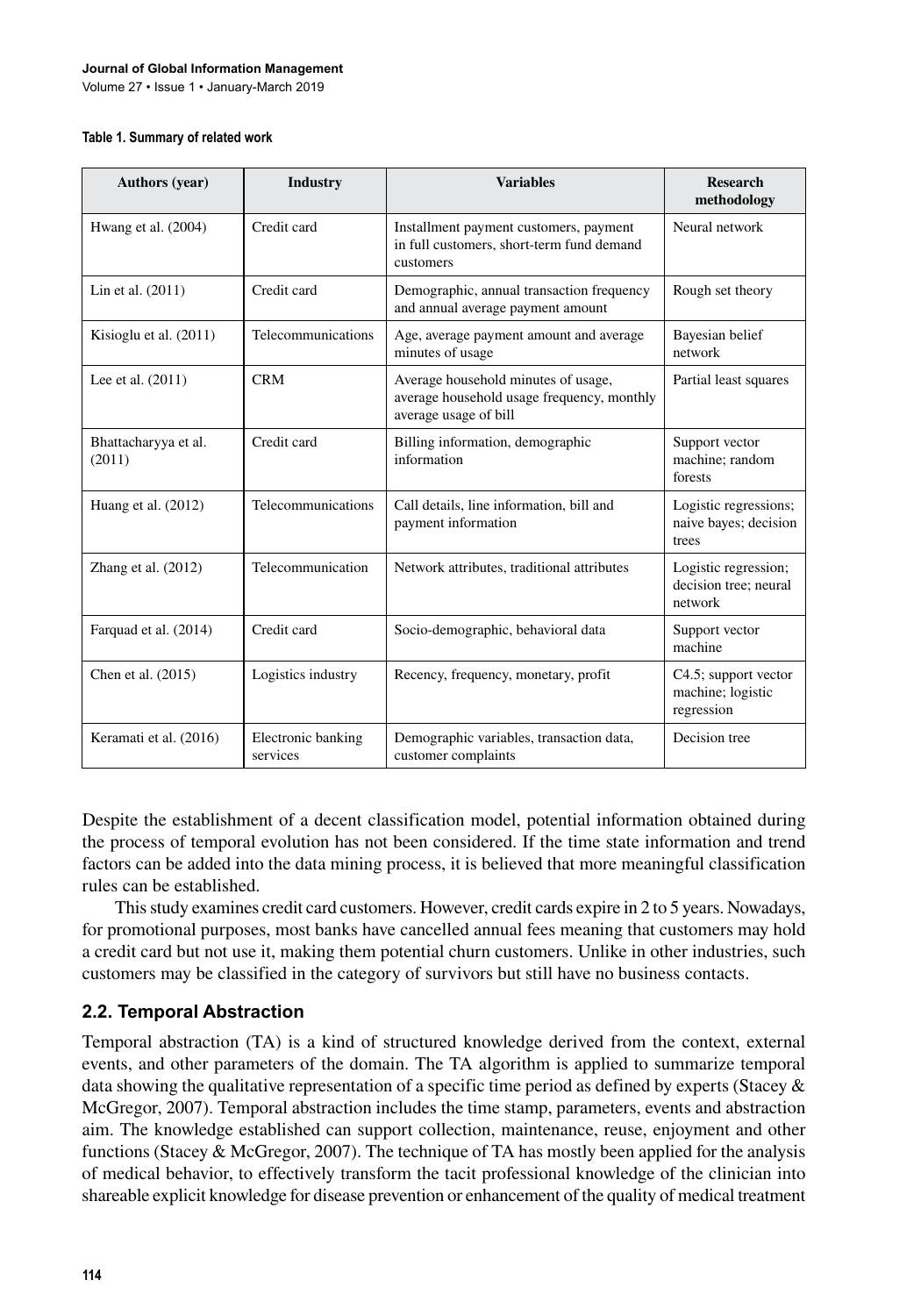#### **Figure 1. Structure of the proposed framework**



(Bellazzi, Larizza, Magni, & Bellazzi, 2005; Orphanou, Stassopoulou, & Keravnou, 2014; Shahar, 1997; Su, Ping, Tseng, & Lai, 2014; Yeh, Wu, & Tsao, 2011; Cheng, Hu, Chiou, 2017)).

Stacey et al. (2007) discussed the use of temporal abstraction in intelligent data analysis and its applications. Temporal abstraction is an important step in intelligent data analysis. Incorrect data are detected through a data verification procedure designed to reduce noise and select important characteristic attributes, after which the data are materialized with the transformative technique of temporal abstraction. An inference engine is used to establish a rule model to explain rule implications for further applications. The threshold value for each item used during the process of transformation by temporal abstraction is defined based on the experience of domain experts (Stacey et al., 2007). Temporal abstraction mainly describes the temporal change of an event, and changes or trends of its state, and the time attribute value is added to explore the rulesimplied in events. Temporal abstraction can be divided into the basic state, basic trend or complex state. Basic temporal abstraction can be divided into two types: state or trend. The state is obtained through the transformation of raw data based on the transformed threshold value suggested by specific domain experts: high (H), higher than normal (N/H), normal (N), lower than normal (N/L), lower (L), etc. The state can be divided into different levels according to the attribute characteristics. There are three types of trends in temporal abstraction: I (increasing), D (decreasing) and S (stable), which can be obtained through transformation in a short time state.

#### **2.3. Association Rules**

Association rule analysis, generally called Market-basket Analysis, was first proposed by Agrawal et al, with the apriori algorithm being the most well-known method. Association rule analysis is often used in the field of data mining, as it can uncover the relationship between valuable items extracted from large amounts of data which can be used as a reference for future marketing. For instance, we can apply association rule mining on supermarkets customers' purchase records to classify the customers' purchase behaviors. Next, we can further find the behaviors to improve profitability. For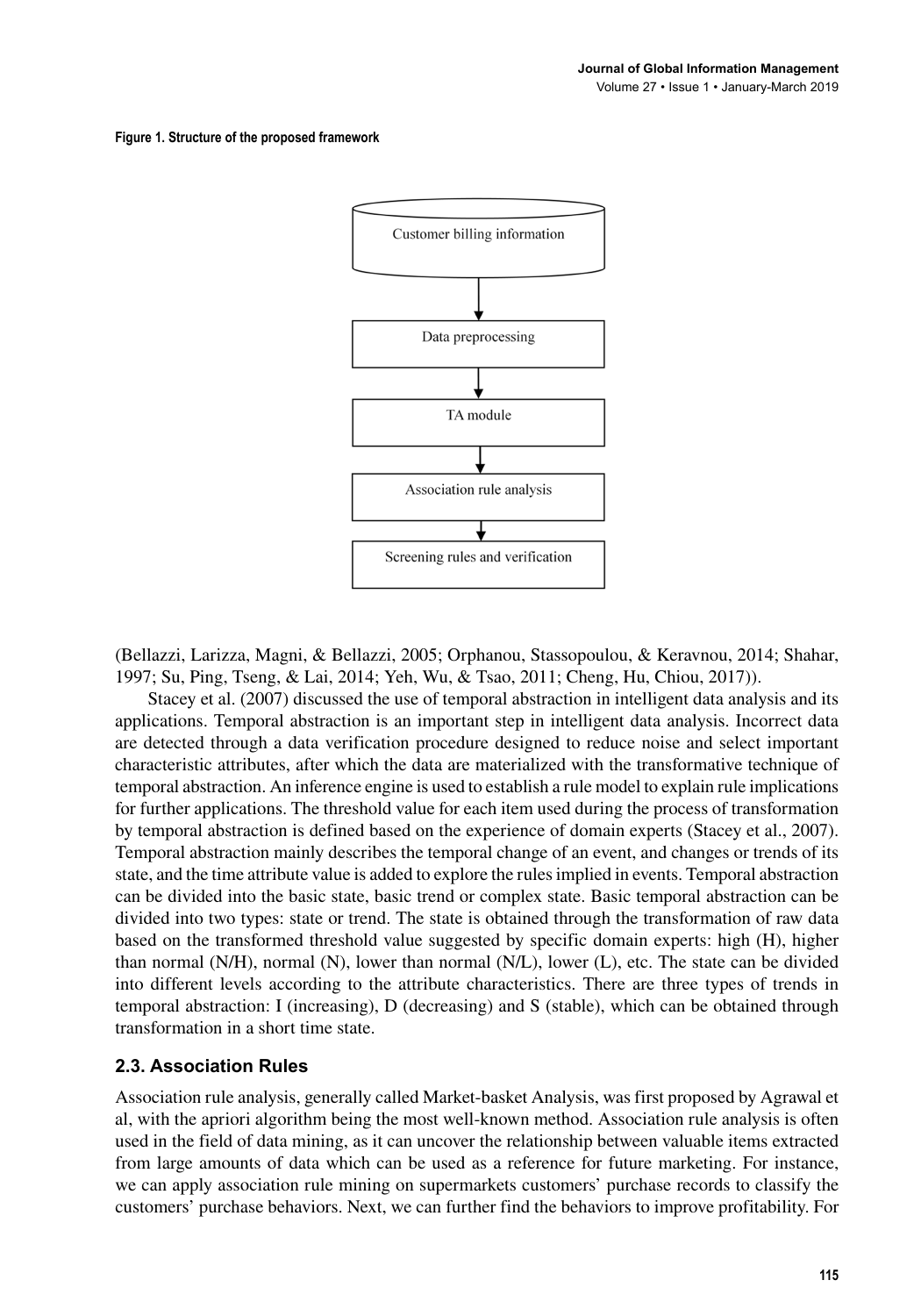example, one potential rule might show that beer and baby diapers are often purchased at the same time. Thus, the supermarket can adjust the position of goods on the shelf to put baby diapers and beer together to increase sales opportunities.

In this formulation,  $I$  is the set of all the items in the database and  $i$  is the item, indicated by *I*={*i*<sub>1</sub>,*i*<sub>2</sub>,*i*<sub>3</sub>,...,*i*<sub>n</sub>}; *T* is a set composed of items in a deal, indicated by *T*⊆*I*; *X* and *Y* are both itemsets. If the condition is that *X* itemsets in deal *T* correspond to the results of *Y* itemsets in deal *T*, the association rule can be defined as *X*->*Y*, where *X* and *Y* are both subsets of *I* and can be indicated as *X*, *Y*⊂I. Furthermore, there is no intersection of the items of *X* and *Y* as indicated by *X*∩*Y*=∅. Here, *X* is called the conditional item; *Y* is called the conclusion item.

# **3. RESEARCH METHOD AND STRUCTURE**

A framework integrating temporal abstraction and association rules is developed. This study uses the customer database of a specified bank to explore the behavioural characteristics of churn customers. The customer relationship management database includes demographic data, customer relationship data and the bank's monthly credit card billing account data. The proposed framework consists of the following modules: screening of the attribute field; data pre-processing; TA module; and association rules analysis, as illustrated in Figure 1.

According to data published by the Banking Bureau of Financial Supervisory Commission in August 2011, approximately 36.7% of credit card customers have not used their card for more than 6 months. In this study, customers who have not paid by credit card for 6 months are considered potential churn customers. Customer attributes are defined into the following 3 categories:

- 1. **Surviving Customers (Normal Transactions):** these customers hold a valid card for normal consumption and have used it at least once in the last 6 months(as defined by the Banking Bureau of Financial Supervisory Commission).
- 2. **Potential Churn Customers:**such customers may hold a valid credit card for normal consumption but they have not used it for more than 6 months.
- 3. **Volunteer Churn Customers:** such customers have cancelled all their credit cards for the specified bank.

# **3.1. Data Preprocessing**

During data preprocessing, to avoid deviation in the data from affecting the results, we first exclude company credit cards not belonging to individuals, because consumption with these cards is related to the needs and regulations of the company rather than determined by the individual user. Secondly, the subjects in this study are customers with normal consumption patterns. Thus, those who have cancelled credit cards during the period of analysis or whose spending frequency is less than 6 times in the following 6 month period after analysis are excluded.

After discussion with experts, we choose fifteen fields which are combined with customer demographic information and data related to consumption and payment status. The demographic data convey important information about the attributes to help categorized the customers. For example, the customer's age will affect their economic conditions, life preferences and credit card usage habits. The details are illustrated in Table 2.

"Customer affiliation" is indicative of the importance of customers to the bank as well as the how much the bank is willing to invest in these customers. The customer's total assets (such as savings and other funds) held by the bank as well as the degree of contribution over the past year are taken into account for affiliation classification. Appropriate strategies are formulated for different customer affiliations in pursuit of maximized profits. Different levels of resources and services are invested in different customer groups. In order to improve relationships and ensure the loyalty of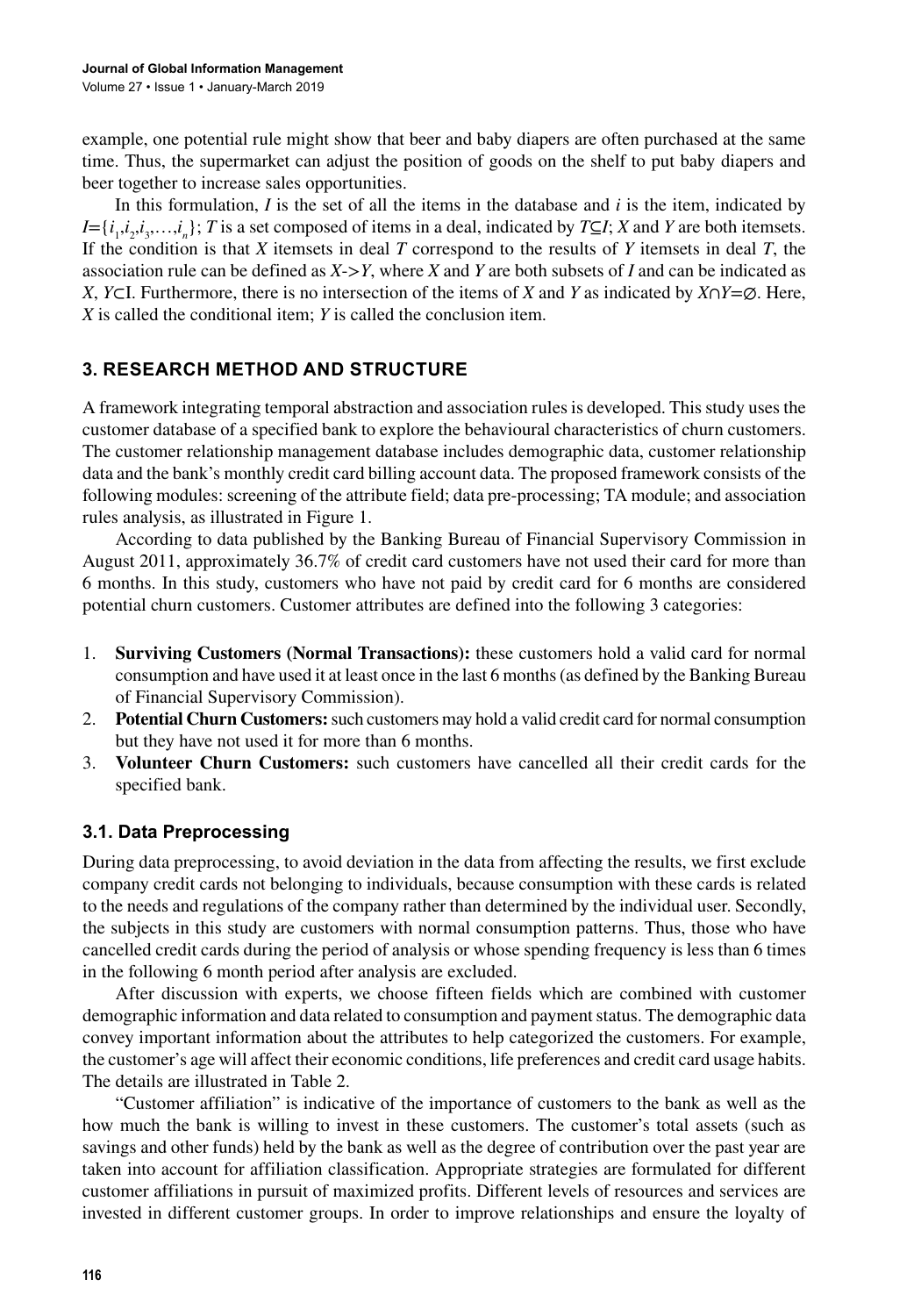|  |  | <b>Table 2. Attributes Selected</b> |  |
|--|--|-------------------------------------|--|
|--|--|-------------------------------------|--|

| Data category            | Item         | <b>Attributes</b>                                                                        | Remarks                                                                                                                           |  |
|--------------------------|--------------|------------------------------------------------------------------------------------------|-----------------------------------------------------------------------------------------------------------------------------------|--|
|                          | $\mathbf{1}$ | Customer identification no.                                                              |                                                                                                                                   |  |
| Demographic              | 2            | Age                                                                                      |                                                                                                                                   |  |
| data                     | 3            | Gender                                                                                   | $1$ (male)<br>2 (female)                                                                                                          |  |
|                          | 4            | Place of residence                                                                       | Indicated by the area code of the residential phone                                                                               |  |
|                          | 5            | Customer affiliation                                                                     | 1 financial customer groups<br>2 customer groups with development value<br>3 general customer groups                              |  |
| Customer<br>relationship | 6            | Frequency of customer calls to the<br>service center                                     | unit: number of times                                                                                                             |  |
| data                     | 7            | Customer satisfaction with their<br>service center calls                                 | H: satisfied<br>N: no interview<br>L: dissatisfied                                                                                |  |
|                          | 8            | Frequency of return calls from the<br>customer service center for care (or<br>marketing) | unit: number of times                                                                                                             |  |
| Spending<br>account data | 9            | Closing day                                                                              | date bills are generated;<br>YYYYMMDD (Republic of China date),<br>for the use of time interval                                   |  |
|                          | 10           | Perpetual credit line                                                                    | unit: NTD                                                                                                                         |  |
|                          | 11           | Credit interest rate per cycle                                                           | 2 integers and 3 digits after decimal point                                                                                       |  |
|                          | 12           | Consumption amount in the current<br>period                                              | unit: NTD                                                                                                                         |  |
|                          | 13           | <b>Balance of installment</b>                                                            | unit: NTD                                                                                                                         |  |
|                          | 14           | Balance of cycle credit                                                                  | unit: NTD                                                                                                                         |  |
|                          | 15           | Code showing payment status in the<br>prior period (amount)                              | 1 entirely paid the unpaid balance<br>2 paid the minimum payment<br>3 (did not pay the minimum payment<br>4 X (no unpaid balance) |  |

high-value customers, banks will provide specific services tailored to these customers. The goal is also to increase investment and the purchase of financial commodities. Such customer information is of great assistance in identifying customer churn.

To the best of our knowledge, there has been no previous research study using a customer relationship database to detect customer churn. The database fields include: "frequency of customer calls to the customer service center", "customer satisfaction with their service center calls" and "frequency of calls from customer service centers to customers (or marketing)". The customer service center is the main channel for banks to provide service to credit card customers. Services include consultation on the rights and interests of card users, accounting consultation, loss reporting, reissuing of lost cards, and so on. The establishment of good relationships with customers is based on the convenience and safety of the card service.

In order to confirm whether the quality of the service offered by the customer service center conforms to customer expectations, follow up calls are systematically made by banks to conduct customersatisfaction surveys. Objective data are gathered to test internalservice quality. It is believed that service quality is important to the customer retention rate.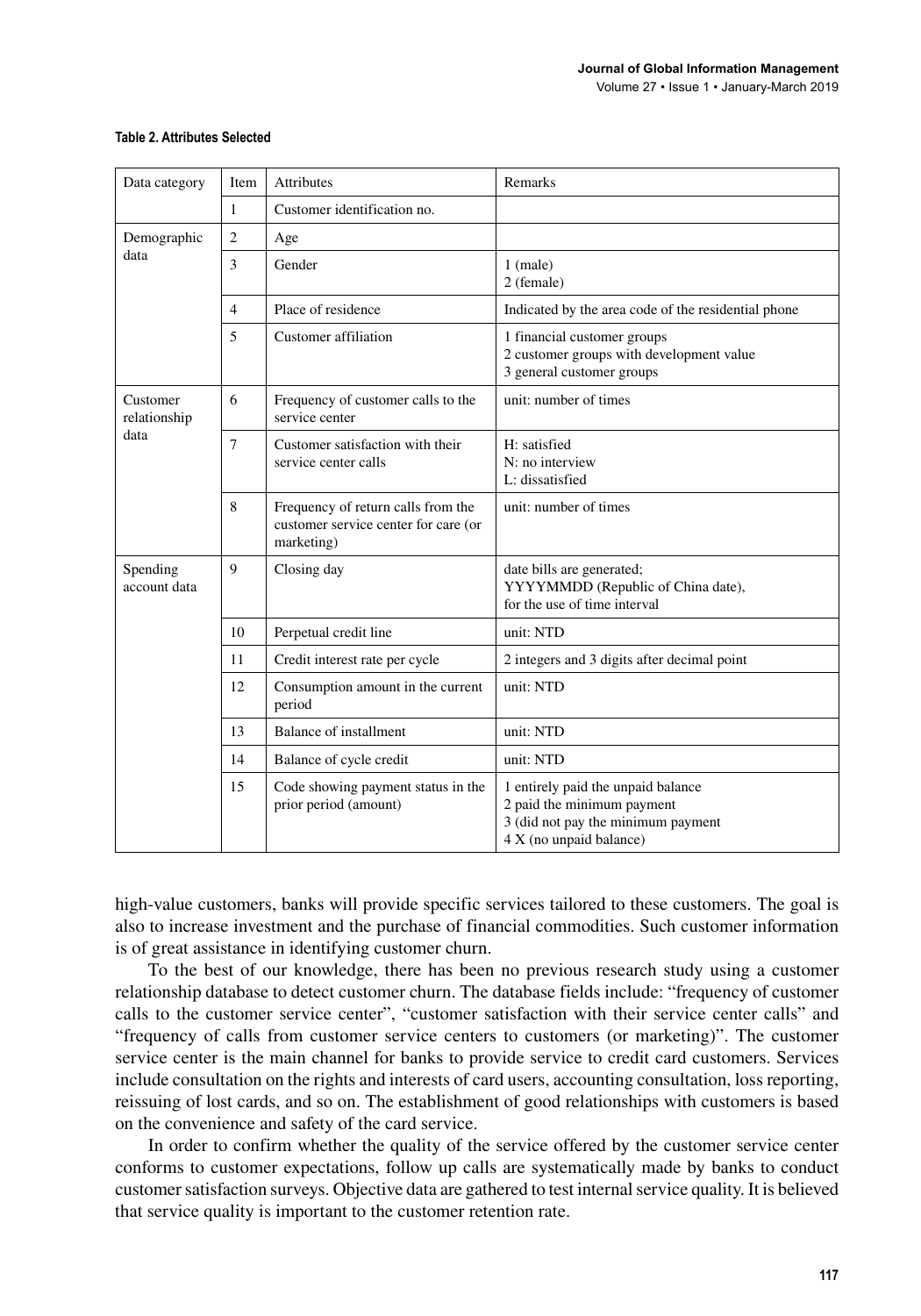Outgoing follow-up calls for care (or marketing) are an important tool for banks to encourage credit card users to continue paying by credit. Banks can provide exclusive activities for specific customer groups or notify customers of special offers. Such calls help to build customer relationships. Customer feedback can be collected through the interaction, which can be used as reference for strategy making to conform to customers' requirements.

The customer billing account and consumption data include information about the "perpetual credit line", "consumption amount in the current period", "balance of installments", "consumption amount in the current period" and "amount of interest in the current period". The "perpetual credit line" is used by banks to evaluate the customers' credit rating, assets, wages, income and other factors as well as the maximum payment the customer is willing to bear. A higher credit line is usually indicative of more assets or higher wage income for this customer. Such customers may also be more valuable to the bank. However, a lower credit line does not necessarily represent lower assets or wage income for this customer. The customer might desire a reduction in their credit line to make it safer to use the card. A customer request for an increase or reduction in their credit line indicates continued use of this card which is related to customer churn.

- "Consumption amount in the current period" is greater than 0 if consumption has occurred during the current month, and indicates loyal customers. When the amount of credit interest is greater than 0, it indicates that customers require these funds. Although such customers bring in considerable interest income to the bank, it is necessary to conduct regular audits to avoid loss as a consequence of overdue receivables or bad debts.
- When the "balance of installment" is greater than 0, it indicates that customers have installment payments to meet. They pay what they owe by installments and pay attention to banking activities. Good customer relationships can be maintained through timely promotions and marketing campaigns.
- From "consumption amount in the current period" and "amount of payable interest in the current period" one can estimate the degree of contribution of the customer. "Credit interest rate" refers to the interest rate automatically assigned by the system every month in accordance with the customer's credit standing (inter-bank borrowing amount) and payment status. A higher interest rate means that it is more likely that the customer will sever a contract without payment. Banks may lose customers due to poor credit. The overall status of customer payment can be known from the "billing accounts payable in the current period" and "paymentstatusin the prior period", which is helpful in the analysis of customer churn.

# **3.2. TA Module**

Parts of the numeric fields are processed by temporal abstraction after discussion with experts, to transform them into meaningful information. It is hoped that pattern mining can be used to discover the initial pattern indicative of customer churn. If this is known preferential marketing strategies can be designed in a timely manner aimed at retaining these customers. It is hoped that banks can gain greater benefits by means of this method, rather than spending more manpower and money to retain customers after customer churn has occurred.

The TA model is applied first using the customer relationship management database containing the time series of characteristics. Through discussion with a senior customer service IT supervisor, the important attribute fields required in the experiment are determined and related data are summarized in the same database. The data attribute fields are divided into temporal abstraction attributes and nontemporal abstraction attributes. The trends of changes in the fields over time and the reference values used in practice are selected based on the suggestions given by the customer service supervisor. The class interval parameters for the threshold values used in the temporal abstraction attribute field are defined by means of expert suggestions for transformation of the basic state in temporal abstraction.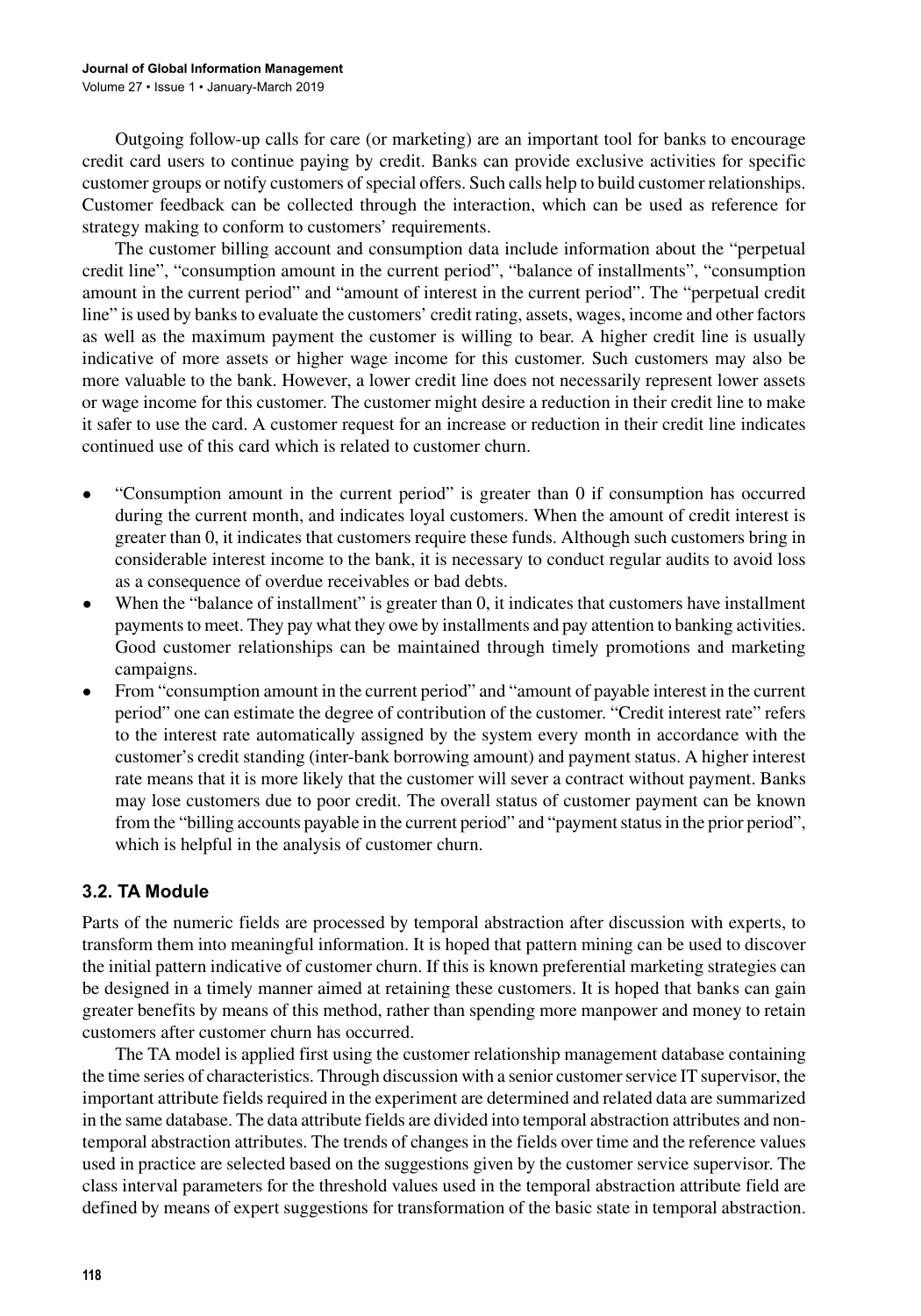In the non-temporal abstraction attribute field, the categories corresponding to the numeric values and frequency count are transformed.

Temporal abstraction is used to understand the correlation between changes in the value of the attribute field for monthly credit card billing accounts and customer churn. The attribute data are transformed, and the class intervals for the attribute are defined according to the defined thresholds for each interval. Most attributes can be classified into five intervals: H (highest), N/H (higher than normal), N (normal), N/L (lower than normal) and L (lowest). However, the changes are not always significant. The experts suggested using only three intervals. Since customer consumption may differ due to overall economic status, this study adopts a dynamic method to calculate the threshold value of each temporal abstraction attribute.

The basic TA process is carried out for the attribute items having the temporal abstraction characteristics and significance according to the definition of the threshold value for each attribute value. Thisstudy uses 3 months of billing data as one period, determining the basic temporal abstraction for the earlier period (the 1<sup>st</sup> to the 3<sup>rd</sup> month) and for the later period (the 4<sup>th</sup> to the 6<sup>th</sup> month). The average value for the billing period is calculated, and then transformed according to the definition of the threshold value. For example, the consumption amount can be transformed into the "basic state of bill consumption amount in the earlier period", "basic state of bill consumption amount in the later period" and "basic state of bill consumption amount".

In complex temporal abstraction, the connection between the basic temporal abstraction state and the trend is symbolized by ">". For instance, the "basic state of bill consumption amount in the earlier period" is "H" and the "trend state of bill consumption amount" is "I", thus the complex temporal abstraction will be indicated by "H>I".

## **3.3. Association Rule Analysis**

The relational data mining technique is used to understand the association between the customers' demographic data and billing data, and customer churn, by establishing itemsets which satisfy the two parameters of minimum support and minimum confidence. We then examine the importance of the rules, so as to understand the association rules for customer churn.

Association rule mining is applied to the customers' transaction data. The set of database attributes are called "itemsets". In this study, there are 3 categories of customers: surviving customers (normal transactions), potential churn customers and voluntary churn customers. The support and confidence are defined as follows:

**Support:** The portion of customers in itemset X and customer churn category Y among all customers

$$
Support = \frac{\begin{vmatrix} X & \cup Y \end{vmatrix}}{\text{Total number of customers}}.
$$
\n<sup>(1)</sup>

**Confidence:** The portion of customers in item set X and customer churn category Y among the customers in itemset X

$$
Confidence = \frac{|X \cup Y|}{Total number of customers in X}.
$$
\n(2)

**Importance:** The proportion of confidence supporting itemset X and customer churn results Y in non-item set X and customer churn result Y. This is used to determine the relative importance of the association rule classification results. If the value is greater than 0, it indicates that this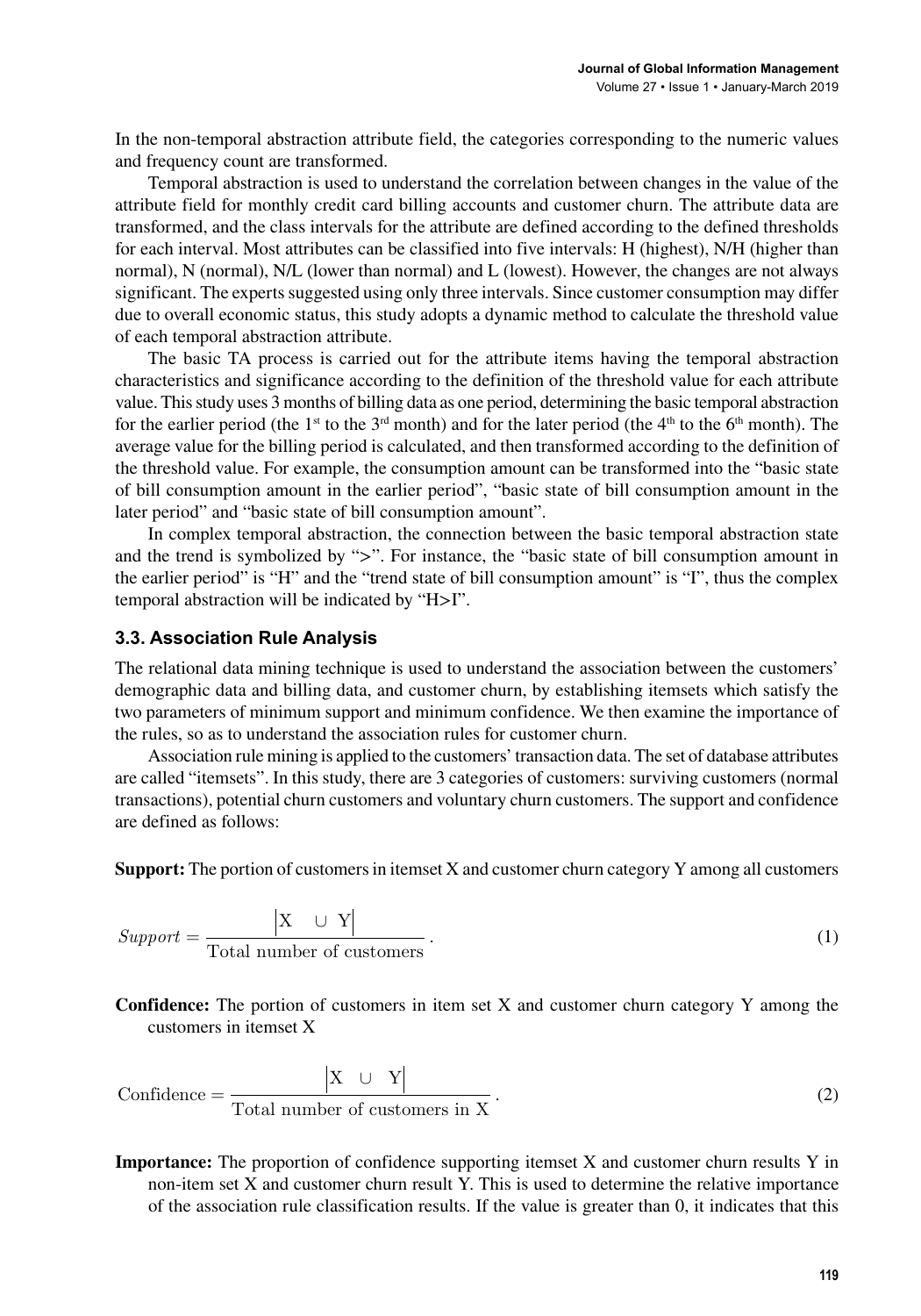rule has significance, and the greater the value, the more important it is; if the value is smaller than 0, it indicates that this rule has no significance

$$
Importance = log \left( \frac{P(Y \mid X)}{P(Y \mid NotX)} \right)
$$
\n(3)

# **4. EXPERIMENTAL RESULTS AND ANALYSIS**

#### **4.1. Experimental Data**

This study seeks to determine the marketing value of credit card customer groups for one certain bank in Taiwan. Data mining is conducted on demographic data, customer relationship data and monthly billing account data to find the association rules and managerial implications. In order to prove that the rule found will be applicable in future, we continued to collect data for half a year following the experimental period. Adopting the same methods as in the experimental stage pre-processing is carried out for transformation of the data, which will be used to verify the rules established in the experimental stage.

The samples are taken from customer data from January to June for a period of one year. A total of six months data is used for data mining to find out the churn pattern, with customer data from the latter half of the year (from July to December) used to verify whether these rules will appear in the same threshold. Table 3 shows the data distribution in the experimental stage.

The temporal abstraction attributes are divided into three types in terms of the amount, satisfaction with call service, and frequency of incoming/outgoing calls to/from the service center. The status of the customer is indicated through changes in trends for these three types of attributes. The attributes include the consumption amount, cyclical credit balance, balance of installments and other fields. A gradual reduction in consumption amount may mean upcoming customer churn. The attributes for accounts are classified into 5 class intervals in total. If the attribute value of this category is 0, it represents no consumption or use, which is of great significance. Therefore, if the amount is 0, it is indicated by L (low). The overall economic environment, people's consumption habits, consumption cycle and other factors need to be considered, although they cannot be indicated with a fixed reference value. So as suggested by the experts, customers whose amount of use in each time interval is greater than 0 are selected and divided into 4 class intervals according to the amount of use: H (high), N/H (higher than normal), N (normal), N/L (lower than normal). The threshold value is defined dynamically according to the experimental data which is beneficial to the follow-up transformation and analysis. Other threshold values for non-amount attributes are formulated based on the experts' suggestions. The calculated threshold values of the fields of the amount attributes are shown in Table 4.

Parts of the numeric fields have smaller change intervals, so they can be only divided into 3 states. Specifically, the fields divided into only 3 class intervals during are satisfaction with incoming call service and frequency of incoming and outgoing calls to customer centers. The data are transformed.

| Category code | <b>Customer category</b>  | <b>Number of transactions</b> | <b>Proportion</b> |
|---------------|---------------------------|-------------------------------|-------------------|
|               | Surviving customers       | 95.323                        | 84.82%            |
|               | Potential churn customers | 15.179                        | 13.51%            |
|               | Volunteer churn customers | 1.875                         | 1.67%             |

#### **Table 3. Experimental Data Result Distribution**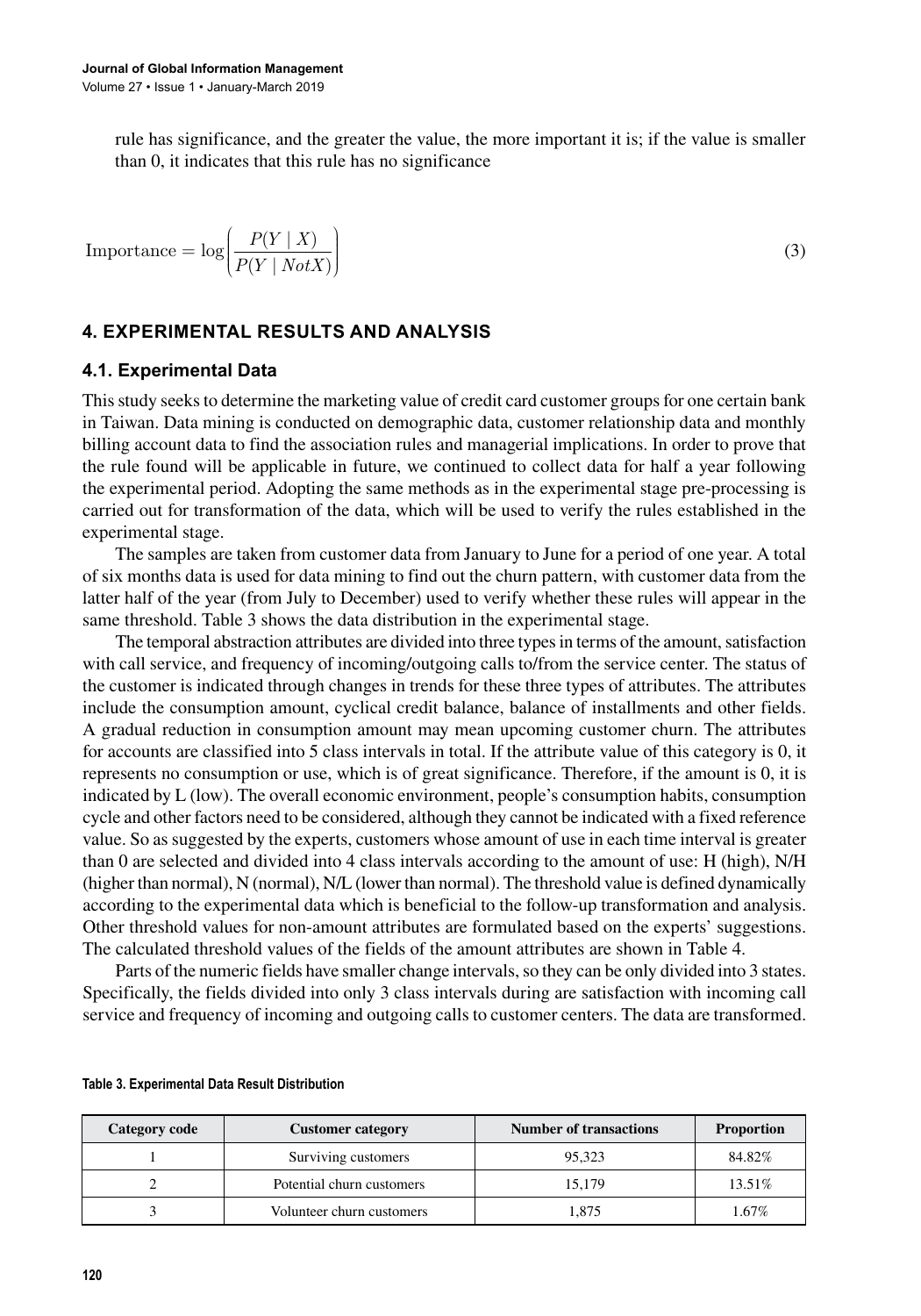| <b>Period</b>        | <b>Attribute category</b>              |                          |                                            | <b>Threshold value</b>                    |                  |
|----------------------|----------------------------------------|--------------------------|--------------------------------------------|-------------------------------------------|------------------|
|                      |                                        | <b>H</b> VALUE<br>(high) | <b>NH VALUE</b><br>(higher than<br>normal) | <b>NL VALUE</b><br>(lower than<br>normal) | L VALUE<br>$low$ |
| In the first         | FEE_AMT1 (cycle interest)              | 1,578                    | 721                                        | 242                                       | $\Omega$         |
| quarter of<br>2011   | LOAN_AMT1 (cycle balance)              | 116,304                  | 53,216                                     | 15,531                                    | $\Omega$         |
|                      | STAGE AMT1 (balance of<br>installment) | 29.979                   | 11,154                                     | 3,560                                     | $\Omega$         |
|                      | STMT AMT1 (bill amount)                | 28,576                   | 10,726                                     | 3,644                                     | $\Omega$         |
| In the               | FEE AMT2 (cycle interest)              | 1,543                    | 679                                        | 213                                       | $\Omega$         |
| second<br>quarter of | LOAN AMT2 (cycle balance)              | 118,643                  | 55,545                                     | 18,375                                    | $\Omega$         |
| 2011                 | STAGE AMT2 (balance of<br>installment) | 30,540                   | 11.748                                     | 3,552                                     | $\Omega$         |
|                      | STMT AMT2 (bill amount)                | 27,154                   | 10.120                                     | 3.500                                     | $\Omega$         |

#### **Table 4. Threshold Value for the Amount Attribute Field**

- 1. **Non-Amount Field of the Temporal Abstraction Attribute:** Based on the description of the classinterval code and the threshold value, the basic state transformation of temporal abstraction is conducted.
- 2. **Amount Field of the Temporal Abstraction Attribute:** Based on the defined threshold value for the amount attribute field, the basic state transformation of temporal abstraction is conducted. For instance, the billing amounts for customers A, B, and C in the first quarter of 2011 (sum of accounts from January to March) are respectively NTD 0, NTD 5,000 and NTD 15,000, respectively indicated by L, N and N/H.
- 3. **Field of the Non-Temporal Abstraction Attribute:** The numeric value is transformed to the category and frequency count. For instance, customers A, B, and C are respectively 23, 45 and 67 years old so the age categories are transformed into 2, 4 and 6. (age category  $=$  age divided by 10 to become an integer)

The basic state and trend are further transformed into complex temporal abstractions. The "basic state of temporal abstraction", "basic trend of temporal abstraction", "complex state of temporal abstraction", "attribute value of frequency count" and "basic attribute value" (such as customer affiliation) are summarized for the exploration of association rules and to calculate the support, confidence and importance of each rule. In terms of the importance of the association rule, if the value is greater than 0, it means that this rule is important. Therefore, it is argued that the significant rule patterns should not only satisfy the minimum support and confidence levels, but should also satisfy the condition of importance. Through the observation of changes in the association rule, the most suitable threshold value is found, from which potential valuable rule information for customer churn can also be discovered.

The established rules are then verified in the next stage and the support, confidence and importance of each rule is calculated in both the experimental and verification stages. Only rules found to satisfy support, confidence and importance levels in both the experimental and verification stages, have significance.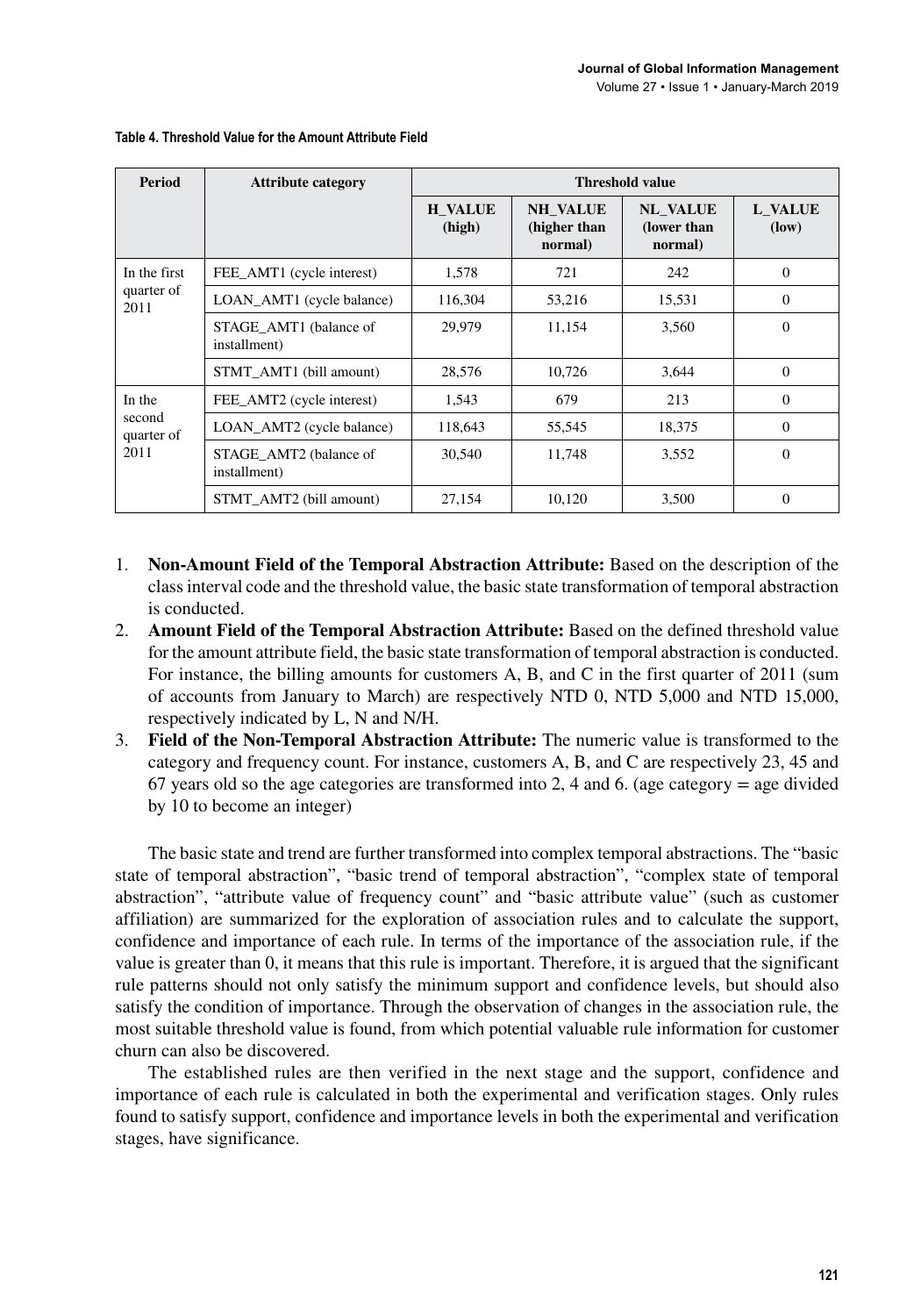Volume 27 • Issue 1 • January-March 2019

| <b>Category code</b> | <b>Customer</b><br>category     | Number of<br>transactions | Proportion<br>of total | <b>Condition</b><br>of support | <b>Condition of confidence</b> |                                                                                                                                                                              | <b>Condition</b><br>of<br>importance |
|----------------------|---------------------------------|---------------------------|------------------------|--------------------------------|--------------------------------|------------------------------------------------------------------------------------------------------------------------------------------------------------------------------|--------------------------------------|
|                      | $\mathbf{A}$                    | $\bf{B}$                  | $\mathbf C$            | D > (C/30)                     | E                              | <b>Remarks</b>                                                                                                                                                               | $F>0\%$                              |
| 1                    | Surviving<br>customers          | 95,323                    | 84.82%                 | $>2.83\%$                      | $>92.41\%$                     | Proportion<br>of surviving<br>$\text{customers}$ +<br>(proportion<br>of potential<br>churn<br>$\text{customers}$ +<br>proportion<br>of volunteer<br>churn<br>customers $)/2$ | $>0\%$                               |
| $\overline{c}$       | Potential<br>churn<br>customers | 15,179                    | 13.51%                 | $>0.45\%$                      | $>27.02\%$                     | $E = C * 2$                                                                                                                                                                  | $>0\%$                               |
| 3                    | Volunteer<br>churn<br>customers | 1,875                     | 1.67%                  | $>0.06\%$                      | $>3.34\%$                      | $E = C * 2$                                                                                                                                                                  | $>0\%$                               |

**Table 5. Screening Conditions of Association Rules**

# **4.2. Experimental Results and Discussion**

The association rules are used to categorize customer behavior patterns into 3 categories: surviving customers, potential churn customers and volunteer churn customers. Given the unbalanced distribution in the quantity of various types of customers, different values are set for support, confidence and importance, as shown in Table 5, to help screen for useful rules. The customers' behavior patterns are described below.

# *4.2.1. Surviving Customers*

Among the surviving customers, significance is reached only when the levels of support, confidence and importance, determined in both the experimental and verification stages, allsurpassthe threshold. The detection index conforms to the rule pattern where support is greater than 2.83%, confidence is greater than 92.41% and importance is greater than 0, as shown in Table 6. The rules are described below.

# *4.2.2. Potential Churn Customers*

Rules for potential churn customers are screened for support greater than 0.45%, with a confidence level greater than 60% and importance greater than 0% both in the experimental and verification stages. The important rule patterns are shown in Table 7, and the rules are described below.

# *4.2.3. Volunteer Churn Customers*

Among volunteer churn customers, the support for the rule is greater than 0.6%, confidence is greater than 60% and importance is greater than 0%, both in the experimental and verification stages. The pattern is shown in Table 8 and the rules are described below.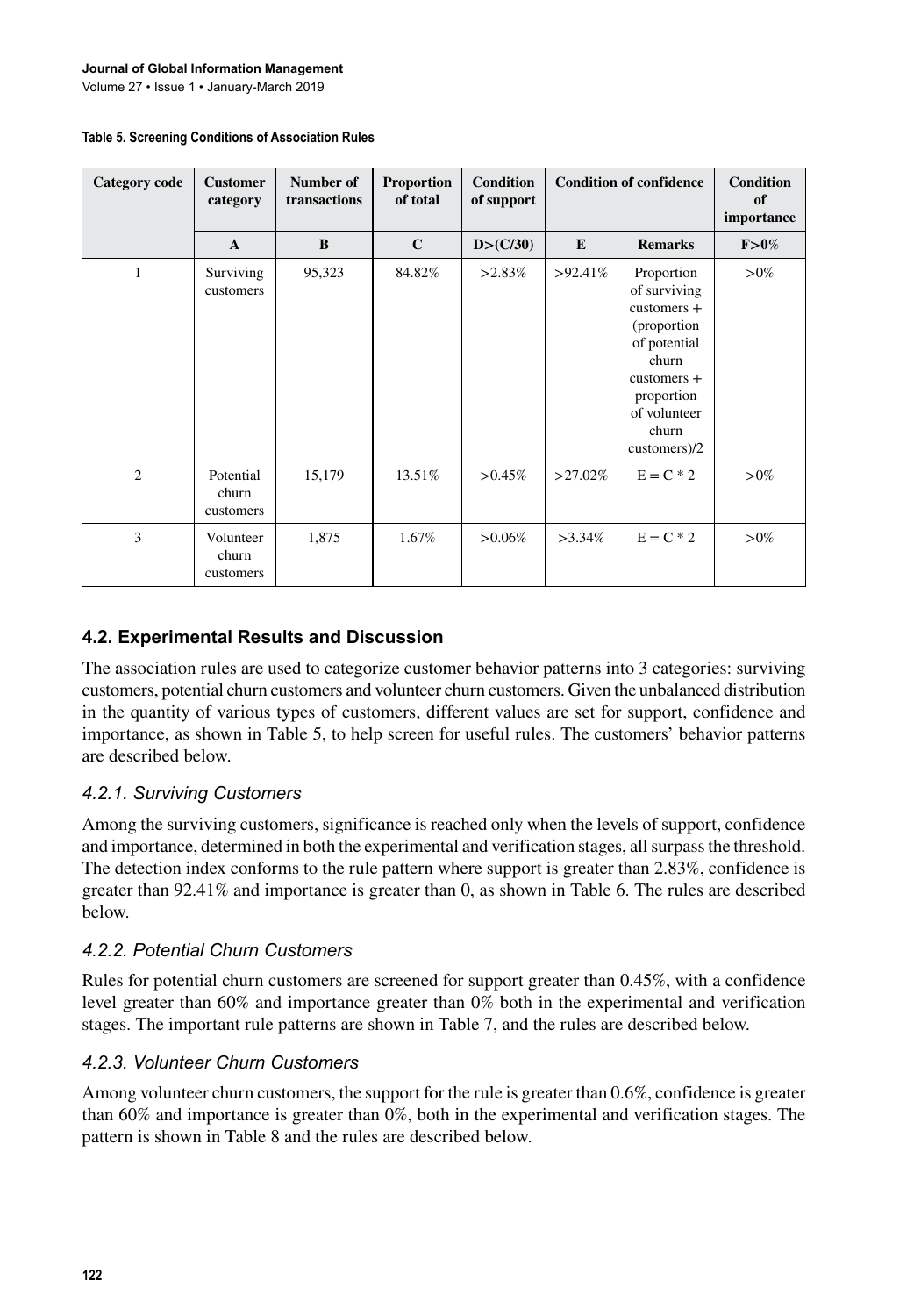Volume 27 • Issue 1 • January-March 2019

| Table 6. Association Rules for Surviving Customers |  |  |  |
|----------------------------------------------------|--|--|--|
|----------------------------------------------------|--|--|--|

| Rule No.       | Rule pattern                                                                                                                                              | <b>Training period</b> |            |                   |                | <b>Test period</b> |            |            |
|----------------|-----------------------------------------------------------------------------------------------------------------------------------------------------------|------------------------|------------|-------------------|----------------|--------------------|------------|------------|
|                |                                                                                                                                                           | <b>Support</b>         | Confidence | <b>Importance</b> | <b>Support</b> |                    | Confidence | Importance |
| $\,1$          | Trend of<br>balance of<br>installment<br>$=$ I, trend of<br>cycle interest<br>$=$ S, complex<br>later<br>$payment =$<br>L > L                             | 3.1%                   | 98.4%      | 1.2               | 3.4%           |                    | 96.5%      | 1.2        |
| $\overline{c}$ | Complex<br>billing<br>$amount = N/$<br>H>H, trend<br>of billing<br>$amount =$<br>I, complex<br>later<br>$payment =$<br>L > L                              | $4.0\%$                | 97.7%      | 1.2               | 3.9%           |                    | 95.4%      | $1.2\,$    |
| $\overline{3}$ | Complex<br>billing<br>$amount =$<br>$H > N/H$ ,<br>trend of<br>billing<br>$amount =$<br>D, complex<br>later<br>$payment =$<br>L > L                       | $4.0\%$                | 97.0%      | 1.2               | $4.0\%$        |                    | 94.3%      | 1.2        |
| $\overline{4}$ | Complex<br>billing<br>$amount =$<br>$H > N/H$ ,<br>trend of<br>billing<br>$amount =$<br>D, complex<br>outgoing<br>calls for care<br>(marketing)<br>$=L>L$ | 3.7%                   | 96.9%      | 1.12              | 3.7%           |                    | 94.4%      | 1.2        |
| 5              | trend of<br>billing<br>$amount = I$ ,<br>age category<br>$=$ 4, complex<br>outgoing<br>calls for care<br>(marketing)<br>$=L>L$                            | 4.3%                   | 93.1%      | 1.12              | 4.8%           |                    | 86.8%      | 1.1        |

**Rule 1:** Those whose credit card installment payments have an upward trend and who have no later bill payments will likely become surviving customers. To maintain customer relationships the bank provides 3-stage and 6-stage installment marketing plans with no service fees charged for a long time. Indications show that this works and these customers are willing to continue using this bank's credit card.

**Rules 2-4:** Those whose billing amount is higher or higher than normal easily become surviving customers. They are loyal customers and bring a lot of service fee revenue to the bank related to credit card payments. Banks should provide better service to increase customer loyalty, promote customer finances and increase their earnings.

**Rule 5:** The card use habits of those whose billing amount shows an upward trend and who are more than 40 years old are not be affected by outgoing calls for care. Customers in this age group are important, as they have the ability to consume and to invest in financial commodities.

## **4.3. Managerial Implications**

The proposed model can be used as an early warning tool for managersto improve marketing strategies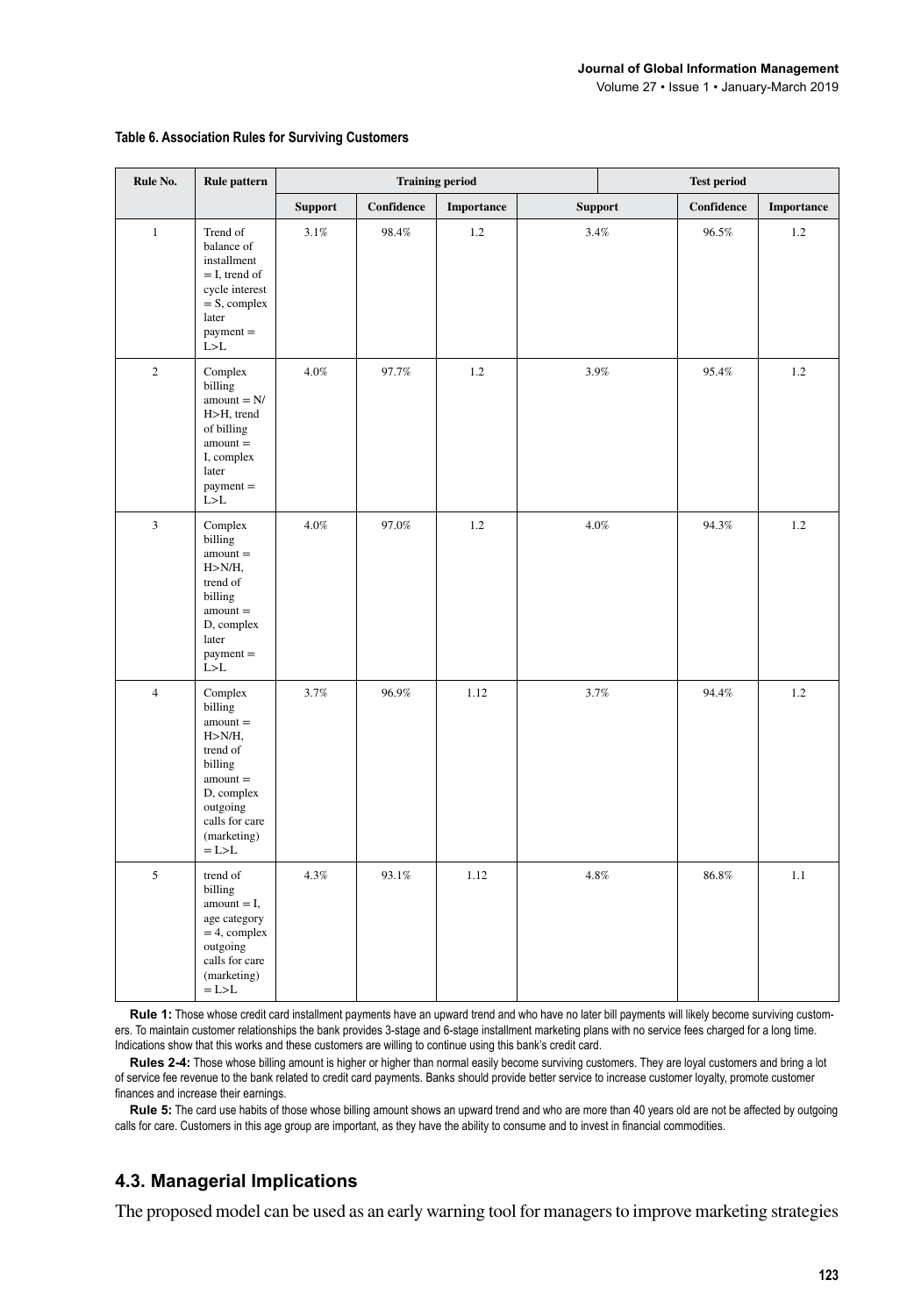Volume 27 • Issue 1 • January-March 2019

| Table 7. Association Rules for Potential Churn Customers |  |  |  |  |  |  |
|----------------------------------------------------------|--|--|--|--|--|--|
|----------------------------------------------------------|--|--|--|--|--|--|

| Rule           | Rule pattern                                                                                                                                |                | <b>Training period</b> |                   | <b>Test period</b> |            |            |
|----------------|---------------------------------------------------------------------------------------------------------------------------------------------|----------------|------------------------|-------------------|--------------------|------------|------------|
| No.            |                                                                                                                                             | <b>Support</b> | Confidence             | <b>Importance</b> | <b>Support</b>     | Confidence | Importance |
| $\mathbf{1}$   | Complex outgoing calls for care (marketing) $=$<br>L>N, complex billing amount $= L > L$ , customer<br>$affiliation = 3$ (general customer) | 1.0%           | 52.9%                  | 0.62              | 1.3%               | 59.1%      | 0.73       |
| $\overline{c}$ | Complex billing amount $=N/L>L$ , trend of<br>billing amount $= D$ , complex cycle credit<br>$balance = L > L$                              | 2.6%           | 60.0%                  | 0.7               | 2.4%               | 56.5%      | 0.683      |
| 3              | Complex billing amount $= N>L$ , trend of billing<br>$amount = D$ , complex cycle credit balance $=$<br>L>L                                 | 1.4%           | 66.3%                  | 0.78              | 1.3%               | 60.9%      | 0.743      |
| 4              | Complex billing amount $= L > N/L$ , Complex<br>outgoing calls for care (marketing) $= L > L$ ,<br>complex balance of installment= L>L      | 1.3%           | 70.8%                  | 0.838             | 2.0%               | 68.6%      | 0.84       |
| 5              | Complex billing amount $= L > N/L$ , Complex<br>balance of installment $= L > L$ , complex cycle<br>credit balance $=$ $L > L$              | 2.4%           | 71.2%                  | 0.838             | 2.1%               | 66.9%      | 0.82       |

**Rule 1:** For general customers, if marketing calls made by the bank for over half a year cannot encourage them to pay by credit card in a later period, they become potential churn customers. Banks need to have a deep understanding of the requirements of potential churn customers and offer promotional activities in a timely manner; otherwise, they may become volunteer churn customers.

**Rules 2-5:** If the customer's billing amount changes from normal or lower than normal consumption to lower than normal or no consumption, it means that the bank has lost or is losing that customer. Such customers have less loyalty to the bank. Banks should plan exclusive activities for reestablishment of faltering customer relationships.

| Table 8. Association Rule of Volunteer Churn Customers |  |  |  |  |
|--------------------------------------------------------|--|--|--|--|
|--------------------------------------------------------|--|--|--|--|

| Rule<br><b>Rule pattern</b> |                                                                                                                                                            |                | <b>Training period</b> |                   | <b>Test period</b> |            |            |
|-----------------------------|------------------------------------------------------------------------------------------------------------------------------------------------------------|----------------|------------------------|-------------------|--------------------|------------|------------|
| No.                         |                                                                                                                                                            | <b>Support</b> | Confidence             | <b>Importance</b> | <b>Support</b>     | Confidence | importance |
| $\mathbf{1}$                | Trend of cycle credit balance $= D$ , complex<br>billing amount $=L>L$ , complex balance of<br>installment $= L > L$                                       | 0.68%          | 66.1%                  | 0.78              | 0.56%              | 67.3%      | 0.83       |
| $\overline{2}$              | Complex frequency of incoming calls to<br>customer service center $= L > N$ , complex billing<br>$amount = L>L$ , complex balance of installment<br>$=L>L$ | 0.54%          | 62.6%                  | 0.77              | $0.40\%$           | 60.8%      | 0.75       |
| 3                           | Complex outgoing calls for care (marketing) $=$<br>$N>L$ , complex billing amount = $L>L$ , customer<br>$affiliation = 3$ (general customer)               | 0.86%          | 51.5%                  | 0.60              | 0.47%              | 45.0%      | 0.55       |
| $\overline{4}$              | Trend of cycle interest $= D$ , place of residence $=$<br>02, complex outgoing calls for care (marketing)<br>$=L>L$                                        | 1.6%           | 86.0%                  | 1.0               | 1.3%               | 83.4%      | 1.0        |
| 5                           | Trend of cycle credit balance $= D$ , customer<br>$affiliation = 3$ (general customer), complex<br>balance of installment $= L > L$                        | 2.0%           | 85.6%                  | 1.01              | $1.5\%$            | 83.1%      | 1.0        |

Rules 1, 4, 5: Those whose cyclical credit balance or cyclical interest shows a downward trend with no more consumption are very like to become volunteer churn customers.

**Rule 2:** Customers with no further consumption who do not pay credit card installment payments may call the customer service center to cease use of the credit card.

**Rule 3:** Customers living in the greater Taipei area whose cyclical interest shows a downward trend. If there are no timely outgoing calls for care, such customers are likely to become volunteer churn customers.

to retain customers. These managers should be interested in recognizing the characteristics of aboutto-be-churn customers. Our findings allow them to address the factors leading to churn in addition to targeting customers before they decide to leave.

Most surviving customers regularly use credit cards to make purchases and monthly billing amounts are high. Management should provide value added services to increase customer loyalty and to stimulate consumption. Banks could offer different marketing campaigns aimed at different types of customers according to the length of time since they have used the credit card.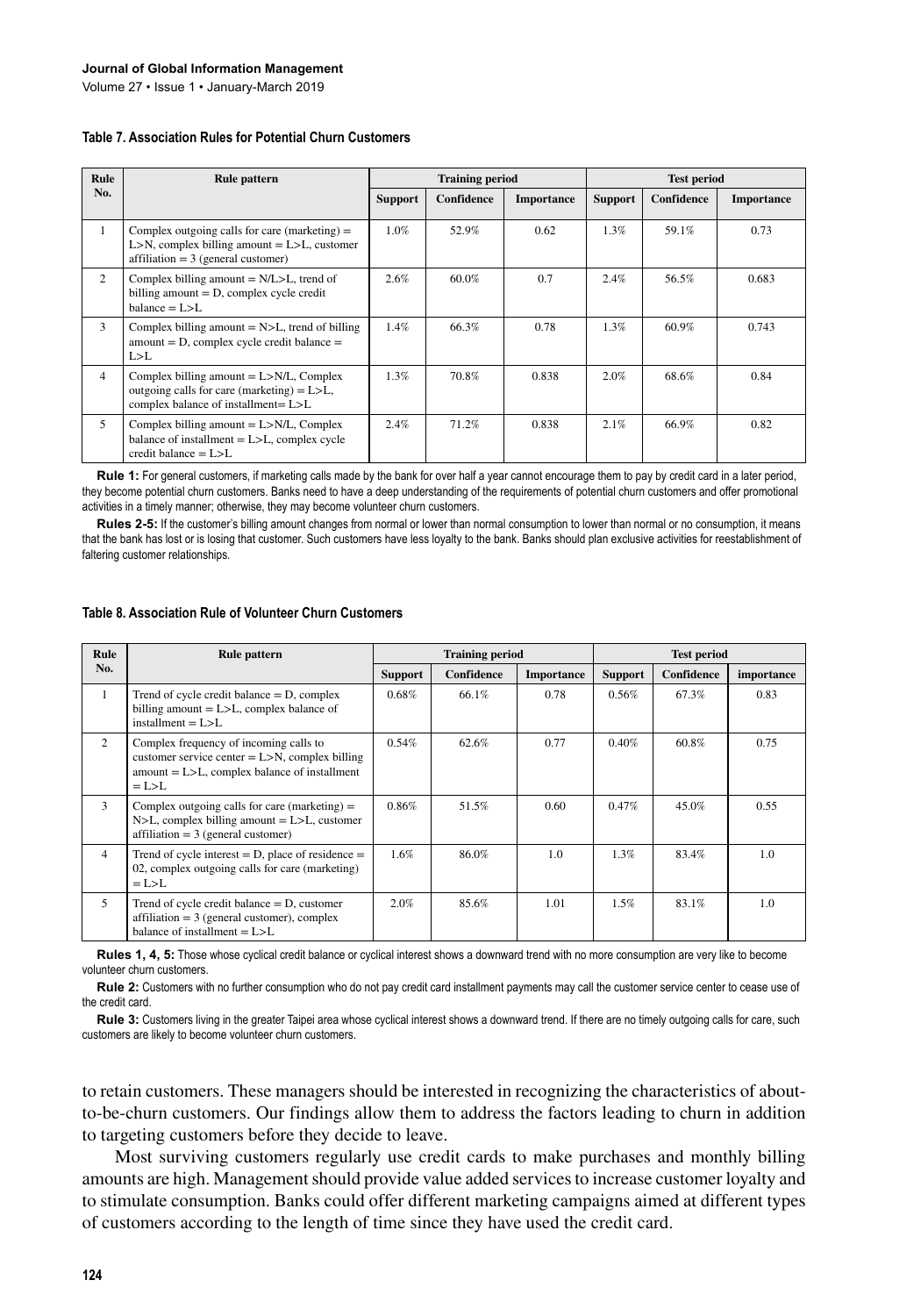More importantly, the study provides managers with a guide to help select the appropriate method to identify "Potential Churn Customers". There are usually reasons such customers seldom use their credit card. The call center might call them to inform them of some new service or information. Managersshould design activitiesto encourage reuse if the credit card. Providing special offers could reduce the probability of customers cutting out their cards and reduce the rate of churn.

# **5. CONCLUSION AND FUTURE STUDIES**

Given today's tough business environment, as well as resource and budget limitations, it is crucial for banks to analyze consumer behavior in order to efficiently allocate resources to achieve the optimal outcome. The most important issue for management is to provide strategies to prevent customer churn. The process of customer churn always leaves a trail of evidence and significant changes in the transaction volume and behavior of high profile customers do not occur overnight. Marketing managers hope to establish relationships with customers through improving credit card commodities and nurturing the opportunities to make legitimate contact with customers. Ideally they can provide financial services that match what the customer wants and need.

This study complies a customer behavior dataset including three types of data: the customers' credit card billing data for a six month period, the customers' demographic characteristics and customer relationship data. The method of temporal abstraction is used to understand the process of change in customer behavior over time and association rule mining is applied to mine for potential rules. Finally, the rules established through consultation with domain experts are used to explain potential management implication, to provide a reference for senior management in future decision making.

Credit card customer churn has become an extremely important issue affecting the growth of banking operations. This study has discovered that credit card customer churn follows certain rules. Customers do not go from being loyal customers to ex-customers in one day. The time factor has to be added to the detection of trends in customer behavior. In the past, banks have analyzed customer behavior from only one perspective. In thisstudy, customer behavior is analyzed in combination with demographic characteristics and bank/customer relationships as well as consideration of temporal trends. This allows banks to obtain more complete reference information which can be used to plan relevant and realistic strategies, actively care for customers and reestablish faltering customer relationships.

Some limitations remain. It is common for banks to adopt marketing strategies such as cross selling and customer loyalty programs to increase customer value and customer engagement. However, in this study, this information is not collected, and the effect of these activities is not considered. Social media, such as Facebook and Twitter, have become important platforms for customer management, and factors related to the usage of social media can be included in future work. Finally, in the future we should incorporate different classification models to predict churn customers, and deal with the problem of imbalanced data.

# **ACKNOWLEDGMENT**

We wish to thank the anonymous reviewers for their valuable suggestions and careful reading of our manuscript. The authors would like to express our gratitude to the reviewers for their suggestions which have led to a substantial improvement in our paper.This study was supported in part by the Ministry of Science and Technology of Taiwan under grant number:NSC 102-2410-H-031 -058 -MY3, MOST 105-2410-H-031 -035 -MY3 and MOST 106-3114-E-007-007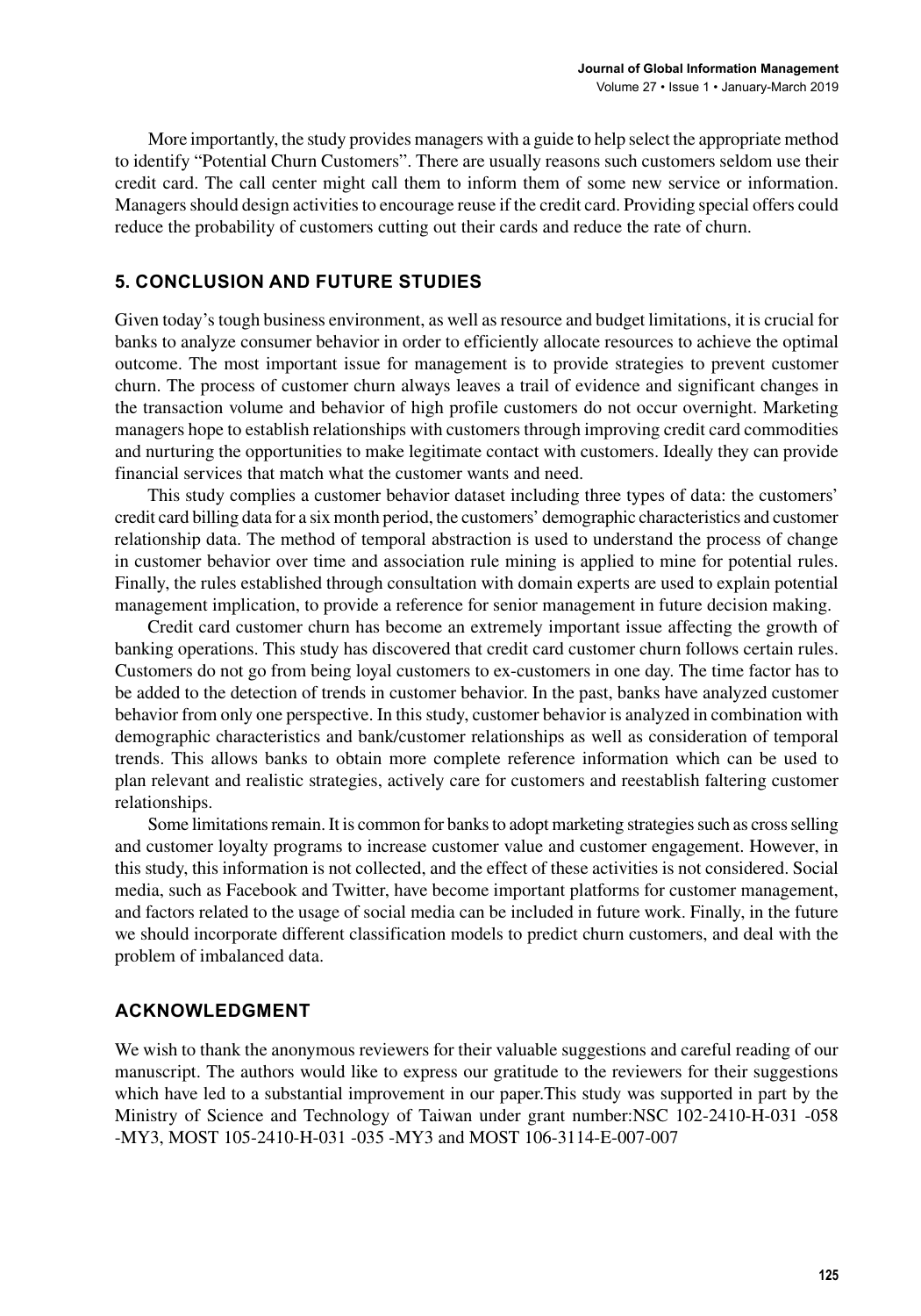# **REFERENCES**

Athanassopoulos, A. (2000). Customer satisfaction cues to support market segmentation and explain switching behavior. *Journal of Business Research*, *47*(3), 191–207. doi[:10.1016/S0148-2963\(98\)00060-5](http://dx.doi.org/10.1016/S0148-2963(98)00060-5)

Bellazzi, R., Larizza, C., Magni, P., & Bellazzi, R. (2005). Temporal data mining for the quality assessment of hemodialysis services. *Artificial Intelligence in Medicine*, *34*(1), 25–39. doi[:10.1016/j.artmed.2004.07.010](http://dx.doi.org/10.1016/j.artmed.2004.07.010) PMID:[15885564](http://www.ncbi.nlm.nih.gov/pubmed/15885564)

Bhattacharyya, S., Jha, S., Tharakunnel, K., & Westland, J. C. (2011). Data mining for credit card fraud: A comparative study. *Decision Support Systems*, *50*(3), 602–613. doi:[10.1016/j.dss.2010.08.008](http://dx.doi.org/10.1016/j.dss.2010.08.008)

Chen, K., Hu, Y.-H., & Hsieh, Y.-C. (2015). Predicting customer churn from valuable B2B customers in the logisticsindustry: A case study. *Information Systems and e-Business Management*, *13*(3), 475–494. doi[:10.1007/](http://dx.doi.org/10.1007/s10257-014-0264-1) [s10257-014-0264-1](http://dx.doi.org/10.1007/s10257-014-0264-1)

Cheng, L. C., Hu, Y. H., & Chiou, S. H. (2017). Applying the temporal abstraction technique to the prediction of chronic kidney disease progression. *Journal of Medical Systems*, *41*(85).

Chu, B.-H., Tsai, M.-S., & Ho, C.-S. (2007). Toward a hybrid data mining model for customer retention. *Knowledge-Based Systems*, *20*(8), 703–718. doi:[10.1016/j.knosys.2006.10.003](http://dx.doi.org/10.1016/j.knosys.2006.10.003)

Coussement, K., Benoit, D. F., & Van den Poel, D. (2010). Improved marketing decision making in a customer churn prediction context using generalized additive models. *Expert Systems with Applications*, *37*(3), 2132–2143. doi:[10.1016/j.eswa.2009.07.029](http://dx.doi.org/10.1016/j.eswa.2009.07.029)

De Bock, K. W., & Van den Poel, D. (2011). An empirical evaluation of rotation-based ensemble classifiers for customer churn prediction. *Expert Systems with Applications*, *38*(10), 12293–12301. doi:[10.1016/j.](http://dx.doi.org/10.1016/j.eswa.2011.04.007) [eswa.2011.04.007](http://dx.doi.org/10.1016/j.eswa.2011.04.007)

Farquad, M. A. H., Ravi, V., & Raju, S. B. (2014). Churn prediction using comprehensible support vector machine: An analytical CRM application. *Applied Soft Computing*, *19*, 31–40. doi[:10.1016/j.asoc.2014.01.031](http://dx.doi.org/10.1016/j.asoc.2014.01.031)

Gustaffsson, A., Johnson, M.-J., & Roos, I. (2006). The effects of customer satisfaction, relationship commitment dimensions, and triggers on customer retention. *Journal of Marketing*, *69*(4), 210–218. doi:[10.1509/](http://dx.doi.org/10.1509/jmkg.2005.69.4.210) [jmkg.2005.69.4.210](http://dx.doi.org/10.1509/jmkg.2005.69.4.210)

Hennig-Thurau, T., & Klee, A. (1997). The impact of customer satisfaction and relationship quality on customer retention: A critical reassessment and model development. *Psychology and Marketing*, *14*(8), 737–764. doi:[10.1002/\(SICI\)1520-6793\(199712\)14:8<737::AID-MAR2>3.0.CO;2-F](http://dx.doi.org/10.1002/(SICI)1520-6793(199712)14:8<737::AID-MAR2>3.0.CO;2-F)

Huang, B., Kechadi, M. T., & Buckley, B. (2012). Customer churn prediction in telecommunications. *Expert Systems with Applications*, *39*(1), 1414–1425. doi[:10.1016/j.eswa.2011.08.024](http://dx.doi.org/10.1016/j.eswa.2011.08.024)

Hwang, H., Jung, T., & Suh, E. (2004). An LTV model and customer segmentation based on customer value: A case study on the wireless telecommunication industry. *Expert Systems with Applications*, *26*(2), 181–188. doi:[10.1016/S0957-4174\(03\)00133-7](http://dx.doi.org/10.1016/S0957-4174(03)00133-7)

Karakostas, B., Kardaras, D., & Papathanassiou, E. (2005). The state of CRM adoption by the financial services in the UK: An empirical investigation. *Information & Management*, *42*(6), 853–863. doi[:10.1016/j.im.2004.08.006](http://dx.doi.org/10.1016/j.im.2004.08.006)

Keramati, A., Ghaneei, H., & Mirmohammadi, S. M. (2016). Developing a prediction model for customer churn from electronic banking services using data mining. *Financial Innovation*, *2*(1), 10. doi:[10.1186/s40854-016-](http://dx.doi.org/10.1186/s40854-016-0029-6) [0029-6](http://dx.doi.org/10.1186/s40854-016-0029-6)

Kisioglu, P., & Topcu, Y. I. (2011). Applying Bayesian Belief Network approach to customer churn analysis: A case study on the telecom industry of Turkey. *Expert Systems with Applications*, *38*(6), 7151–7157. doi:[10.1016/j.](http://dx.doi.org/10.1016/j.eswa.2010.12.045) [eswa.2010.12.045](http://dx.doi.org/10.1016/j.eswa.2010.12.045)

Lee, H., Lee, Y., Cho, H., Im, K., & Kim, Y. S. (2011). Mining churning behaviors and developing retention strategies based on a partial least squares (PLS) model. *Decision Support Systems*,  $52(1)$ ,  $207-216$ . doi:[10.1016/j.](http://dx.doi.org/10.1016/j.dss.2011.07.005) [dss.2011.07.005](http://dx.doi.org/10.1016/j.dss.2011.07.005)